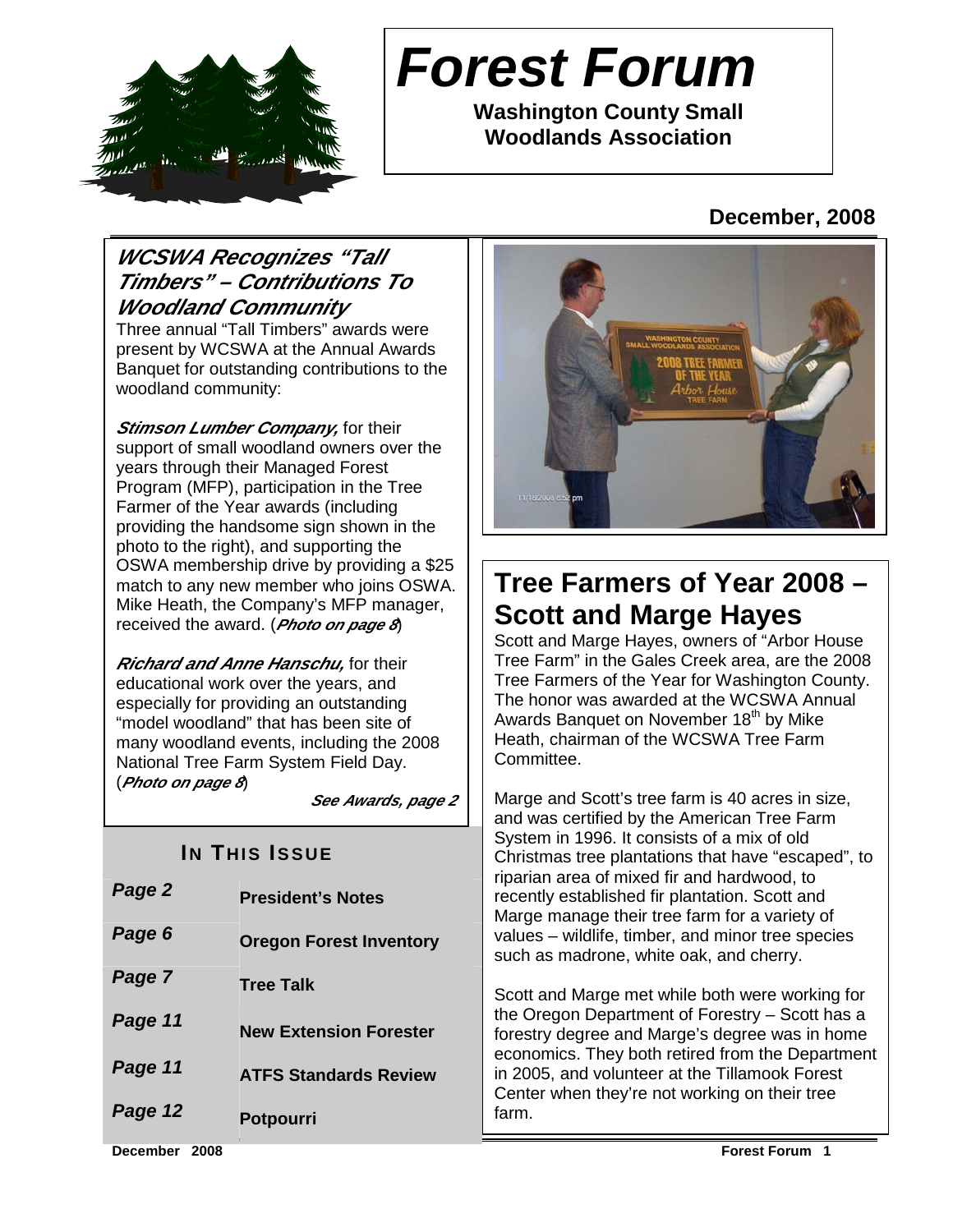## **Notes from the President by Dallas Boge**

Another momentous year is in the history books. The price of gasoline and diesel hit neverbefore-seen prices, and has since retreated. This in turn helped an economy already suffering from some problems to accelerate into what is now an unpleasant time. Log prices and the log market demand are at lows not seen for a long time.

And yet, we have much to be thankful for as a people. The sun comes up every morning for its usual round trip. We all for the most part are enjoying good health. If the recent Black Friday is any indicator, some people seem to still have money. And more than 93% of Oregonians still are working. This is truly a season to be thankful for what we have.

This month we exercise one of the rights we enjoy as American citizens, that is, the right to vote. Yes, I know that it is for officers and directors of the local chapter, but still I encourage each of you to cast your ballot for the officer and director of your choice.

Congratulations to Bob and Bonnie Shumaker for their runner-up finish in the contest for Oregon tree farmer of the year! Congratulations to the Browns of Union County for being selected outstanding tree farmers of the year. I look forward to seeing their tree farm next summer.

I want to give special thanks to Wendell Walker for his service to Washington County OSWA over these many years. He is finishing his term as director and has decided not to run again. Wendell served many years as our treasurer, a thankless job. Thank you, Wendell!

Next month is a month in which many dues renewals are mailed out. It also marks the start of the legislative session. What do these have in common? Each membership is allowed to have up to three members. Please, if you haven't already done so, add the extra names to have three members on each membership. When we are talking to our legislators, the number of members we represent is very important. The more we have, the better we are heard.

On the farm, our annual bough harvest is over and Christmas tree harvest is just getting going. I, for one, am looking forward to Christmas Eve.

That's all for now.

Dallas

### **Awards, continued from page 1**

**Chal Landgren** was recognized for his many valuable contributions to woodland owners, WCSWA, and the Oregon Woodland Co-op as Extension Forester for Washington and Columbia Counties. Chal is now the Christmas Tree Extension Specialist for Oregon, but his expertise and innovation have benefited many aspiring tree farmers – both Christmas tree and timber tree types. Chal was instrumental in obtaining two economic development grants for WCSWA, resulting in a county wide survey of woodland owners and other benefits. Chal has provided expertise and material support for the Co-op in obtaining and implementing two value-added program grants, resulting in a high quality Co-op business plan, and several value-added projects which are continuing. (**photo on page 5**)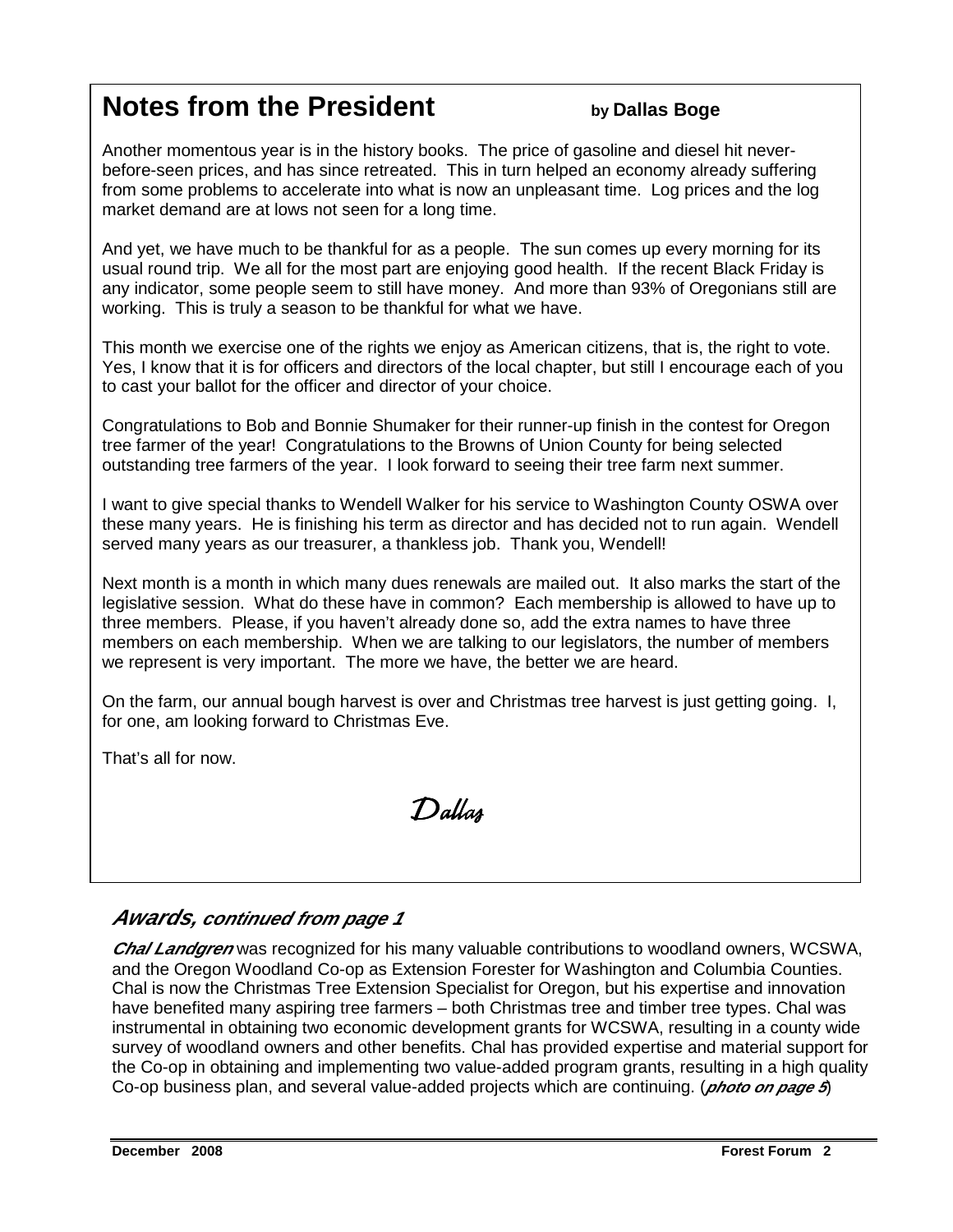#### **WCSWA Leadership President – Dallas Boge; 503-357-7688 Vice-President** – **Jim Brown; 503-284-6455 Secretary-Treasurer – Bob Shumaker**; 503-324-7825 Board of Directors: Dick Courter; 503-297-1660 Art Dummer; 503-357-4258 Tom Nygren, 503-628-5472 Neil Schroeder; 503-628-2344 Bonnie Shumaker – 503-324-7825 Wendell Walker, 503-353-0328  **Legislative Committee Chair:**  Ron Larson; 503-775-3223

#### **WCSWA Website** www.wcswa.org

**Website Manager: Kathy Scott** Contact Tom Nygren for web postings and information.

**Forest Forum Newsletter Editor:** Tom Nygren 503-628-5472 e-mail: tnygren@juno.com

### **The Tree Farm Tradin' Post**

 for tools, equipment, property, or materials? You can place a free advertisement in Forest Forum. A free service to our members: List tree farm items/land to buy, sell, or trade. Contact Tom Nygren, 503-628-5472. Got a tool or piece of equipment you don't need any more? Or maybe you are looking Another way for tree farmers to help each other! (3 month limit)

**Wanted:** Chipper, PTO or trailer mounted, with 4"+ capacity and hydraulic feed, Tom, 503- 628-5472

### **Event Calendar**

| <b>December</b> | <b>No WCSWA Meeting Scheduled</b>                                                                                                                                                                                                                                                                                                                                                                                                                                                                                                                                                        |  |  |
|-----------------|------------------------------------------------------------------------------------------------------------------------------------------------------------------------------------------------------------------------------------------------------------------------------------------------------------------------------------------------------------------------------------------------------------------------------------------------------------------------------------------------------------------------------------------------------------------------------------------|--|--|
| January         | 10 Ecological Forestry: Restoring Habitat in Managed Forests. Northwest<br>Trek, Eatonville, WA. 1:00 p.m. - 5:30 p.m. Information at<br>http://www.nnrg.org/news-events/habitat-complexity-in-managed-forests<br>26 WCSWA Monthly Meeting. OSU Extension office at 7:00 p.m. Location:<br>Capital Center at 185 <sup>th</sup> and Walker Road in Beaverton.<br>The program will be a presentation on the Oregon Forest Practice Act – how to<br>interpret and comply with it – especially filling out notifications. Tom Kennedy<br>and Eric Perkins of the Forest Grove office of ODF. |  |  |
| <b>February</b> | 19-21 Oregon Logging Conference - Eugene. Call 541-686-9191, or go to<br>www.oregonloggingconference.com<br>24 WCSWA Monthly Meeting - 7:00 p.m. OSU Extension office. Capital Center,<br>at Walker Road and 185 <sup>th</sup> in Beaverton.                                                                                                                                                                                                                                                                                                                                             |  |  |
| <b>March</b>    | 24 WCSWA Monthly Meeting                                                                                                                                                                                                                                                                                                                                                                                                                                                                                                                                                                 |  |  |
| April           | 28 WCSWA Monthly Meeting                                                                                                                                                                                                                                                                                                                                                                                                                                                                                                                                                                 |  |  |
| May             | 26 WCSWA Monthly Meeting                                                                                                                                                                                                                                                                                                                                                                                                                                                                                                                                                                 |  |  |
| June            | Beginning of Field Tours - Schedule not yet developed                                                                                                                                                                                                                                                                                                                                                                                                                                                                                                                                    |  |  |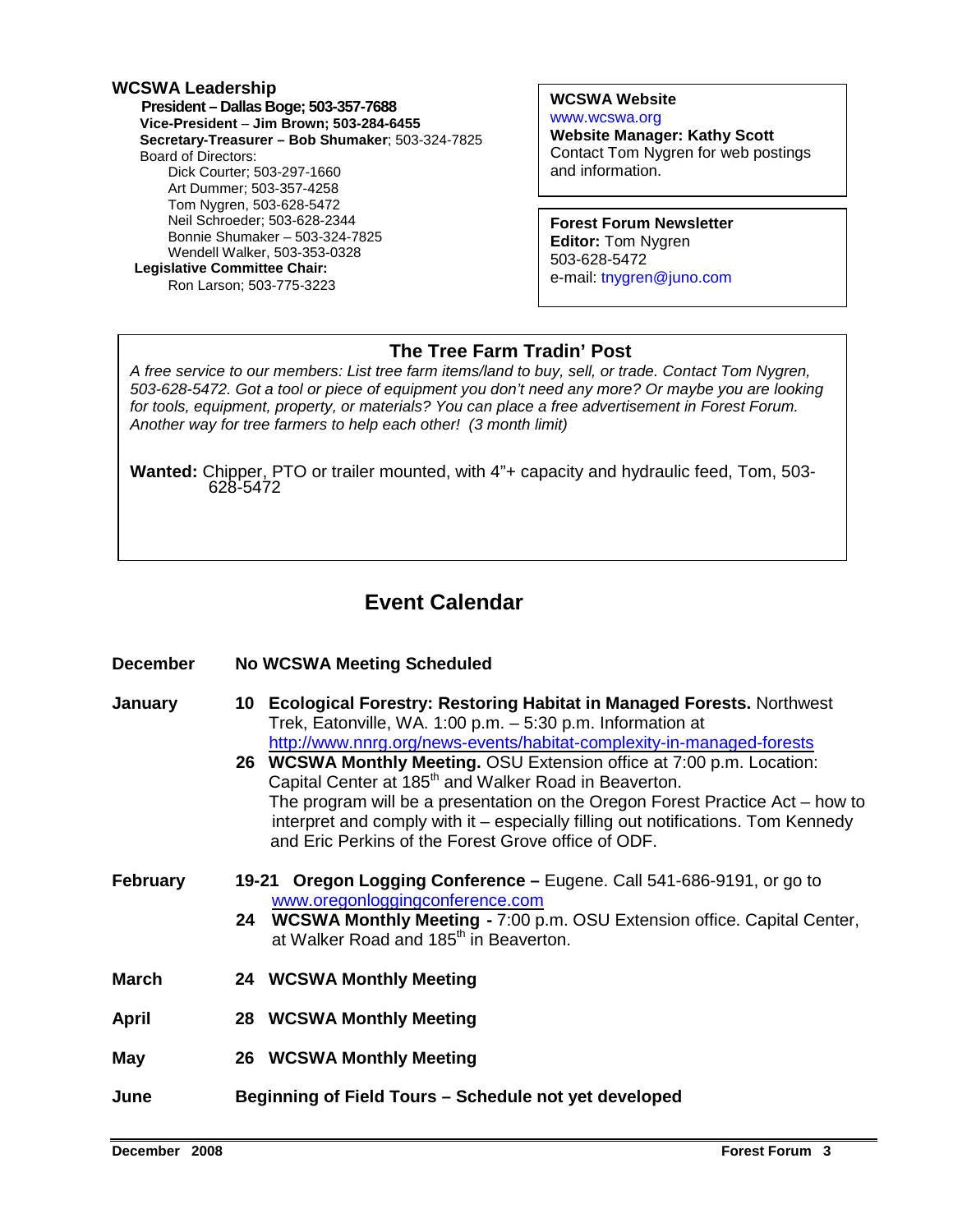

#### **Dealing with Scotch Broom on Old Fields**

Recent research suggests that, when sown into an existing seedbank of Scotch broom, blue wild-rye and spike bentgrass are likely to inhibit development of this aggressive shrub species; however, western fescue will not be as aggressive at inhibiting Scotch broom. Nutrient amendments strongly stimulated biomass development of Scotch broom and grass; however, broom biomass was lowest when it was grown with grass without any nutrient amendments. Because relative competitive effects of the grass increased with nutrient amendments, the potential may exist to combine fertilization and mowing treatments to create an aggressive stand of grass that may effectively eliminate Scotch broom and inhibit further germination of the species. **Tim Harrington, USFS PNW Research, Olympia, WA** 

#### **Advertising Opportunity:**

**The Forest Forum is a monthly newsletter sent out to over 250 members and friends of WCSWA. Advertisers receive free newsletters for the duration of their ads.** 

#### **ADVERTISING RATES (PRICE INCLUDES TYPESETTING & AD PREP)**

**YES!** I want to advertise in the WCSWA Forest Forum. Ad size: \_\_\_\_\_\_\_\_\_\_\_\_\_\_\_\_\_\_

| Enclosed is a check or money order for: 1 issue 4 issues 12 issues |  |
|--------------------------------------------------------------------|--|
|                                                                    |  |
| Contact                                                            |  |
| Address                                                            |  |
| City/State/Zip                                                     |  |

Please send this form, ad copy, logos, photos, etc. to:

**Dallas Boge, 10735 NW Thornburg Rd, Gales Creek, OR 97117** 

**Thank you for supporting Washington County Small Woodlands Association!** 

Fax\_\_\_\_\_\_\_\_\_\_\_\_\_\_\_\_\_\_\_\_\_\_\_\_\_\_\_\_\_\_\_\_\_\_\_\_\_\_\_\_\_\_\_\_\_\_\_\_\_\_

|                    |       |        | 12     |
|--------------------|-------|--------|--------|
|                    | issue | issues | issues |
| 1/12               | \$15  | \$30   | \$75   |
| page               |       |        |        |
| $1/6$ page         | 25    | 50     | 125    |
| 1⁄4 page           | 35    | 70     | 175    |
| $1/3$ page         | 45    | 90     | 225    |
| $\frac{1}{2}$ page | 65    | 130    | 325    |
| $2/3$ page         | 86    | 170    | 425    |
| Full               | 125   | 250    | 625    |
| page               |       |        |        |

Phone\_\_\_\_\_\_\_\_\_\_\_\_\_\_\_\_\_\_\_\_\_\_\_\_\_\_\_\_\_\_\_\_\_\_\_\_\_\_\_\_\_\_\_\_\_\_\_\_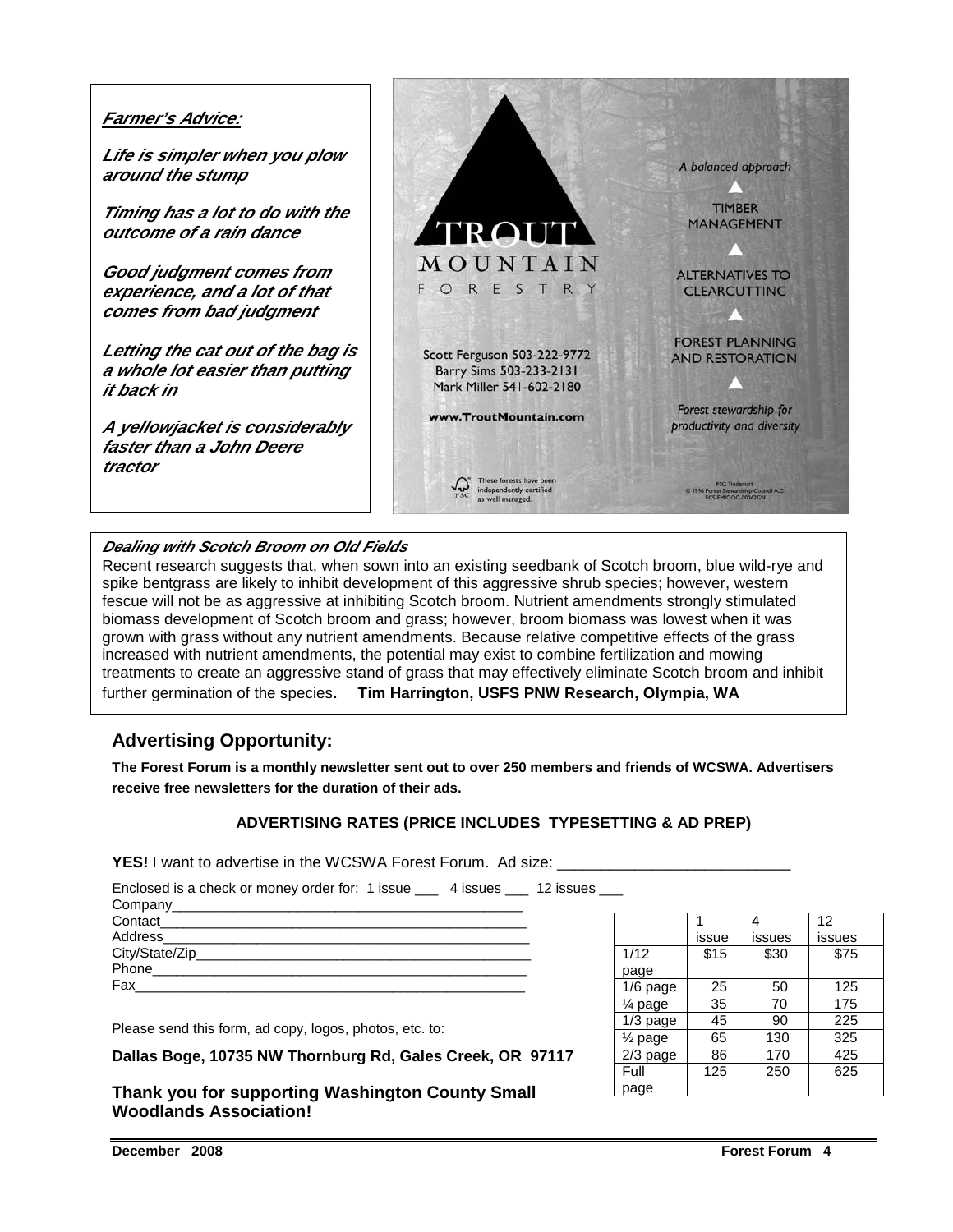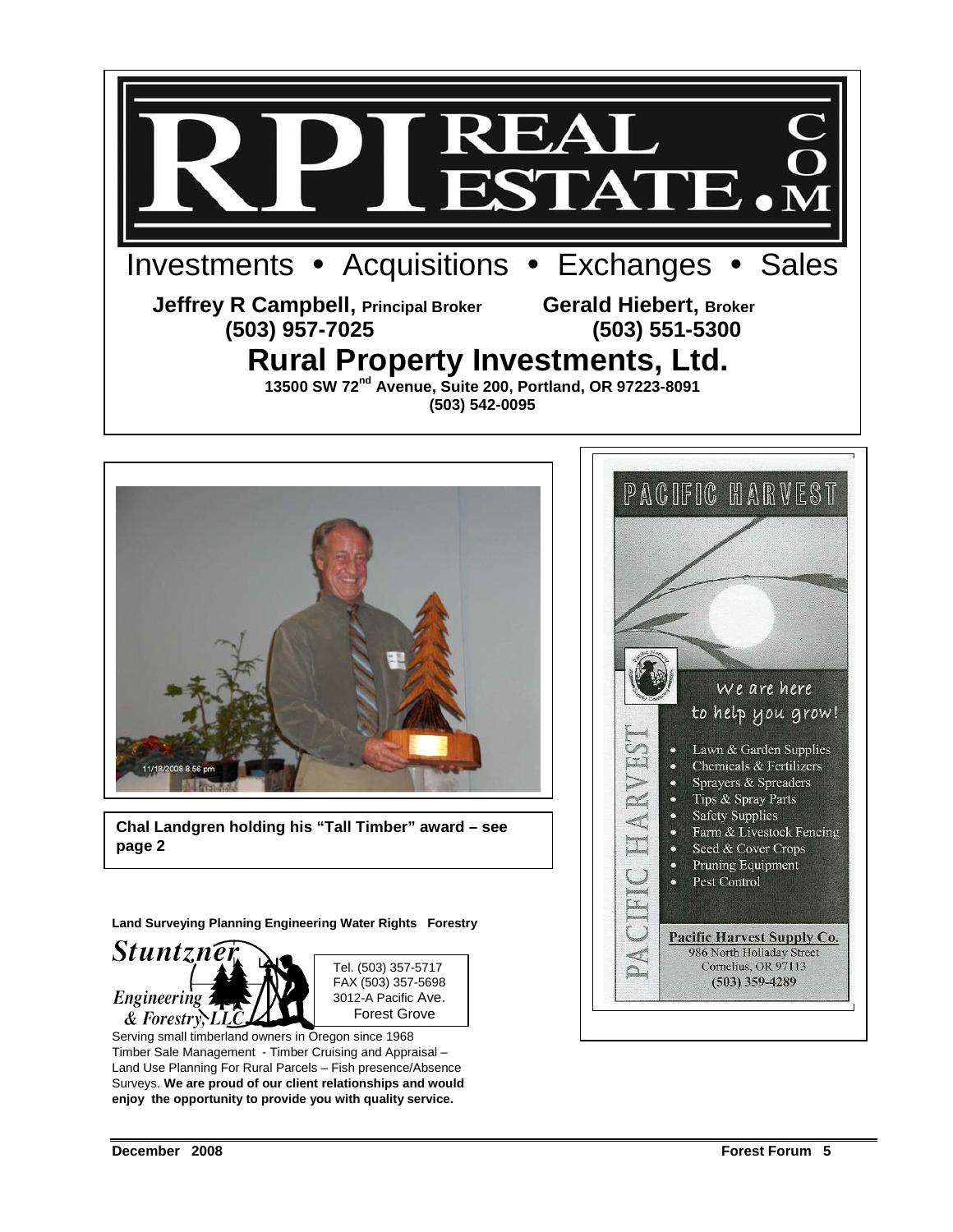### **Oregon Forest Inventory Report Available**

The first 5-year forest inventory report for Oregon's private and public lands is now available to the public: Oregon's Forest Resources, 2001-2005: Five-Year Forest Inventory and Analysis Report. Read it online at http://www.fs.fed.us/pnw/publications/gtr765/.

Here are some key findings from the report:

- > Oregon's forests span about 30 million acres; about half of Oregon's total land area of 61 million acres.
- > Forest land is being converted to other uses particularly near urban areas. The rate of conversion had slowed in the past decade, but it's not clear what protections will remain on rural forest and agricultural land.
- > The majority of old-growth forest is now found on federal land, although the current percentage is estimated to be less than half of that existing before Euro-American settlement.
- > Data spanning 1953 to 1987 show a decrease in timberland area and volume, but inventories in the late 1990s and 2001-2005 suggest recent increases in timberland acreage and volume.
- > Economic activity increased in the forest products industry, with an 8-percent increase in harvest since 2003.
- > Private landowners provide most of Oregon's wood products, industry jobs, and timber revenue.
- > Ownership is rapidly changing as some industry owners sell their lands to timber investment management organizations (TIMO) or real-estate investment trusts (REIT) who may manage the land for a variety of purposes.
- > A single fuel-management prescription does not fit all landscapes in Oregon. Less than half of forested lands are predicted to develop crown fires, and an even smaller fraction can be expected to develop active crown fire.
- > Oregon's forests are a net sink for carbon. More carbon is sequestered in growing wood than is emitted in decaying wood.

The data from the FIA reports are used by state, federal, and private land managers, investors, and others for a variety of purposes including the assessment of fuels and potential fire hazard, biomass and carbon storage, the effects of insects and disease, growth and mortality, wildlife habitat, plant diversity, and the supply of goods and services. Since the 1930s, the U.S. Forest Service has conducted inventories of private lands throughout the United States. In the early days, inventories focused primarily on trees: how much timber was out there? Today's inventory is still about measuring and counting trees, but it also accounts for understory vegetation, down woody material, lichens, damage caused by insects and disease, and more.

 Whereas the original inventory design produced resource bulletins about every 10 to 12 years from data collected over a 2- to 3-year period, today's inventory in the Western United States is conducted on a 10-year cycle where 1/10 of the field plots are measured annually on public and private forest land. Data are now posted each year and summary reports are issued every 5 years.

For more information about the national Forest Inventory and Analysis Program visit http://www.fs.fed.us/pnw/fia/.

The PNW Research Station is headquartered in Portland, Oregon. It has 11 laboratories and centers located in Alaska, Oregon, and Washington and about 500 employees.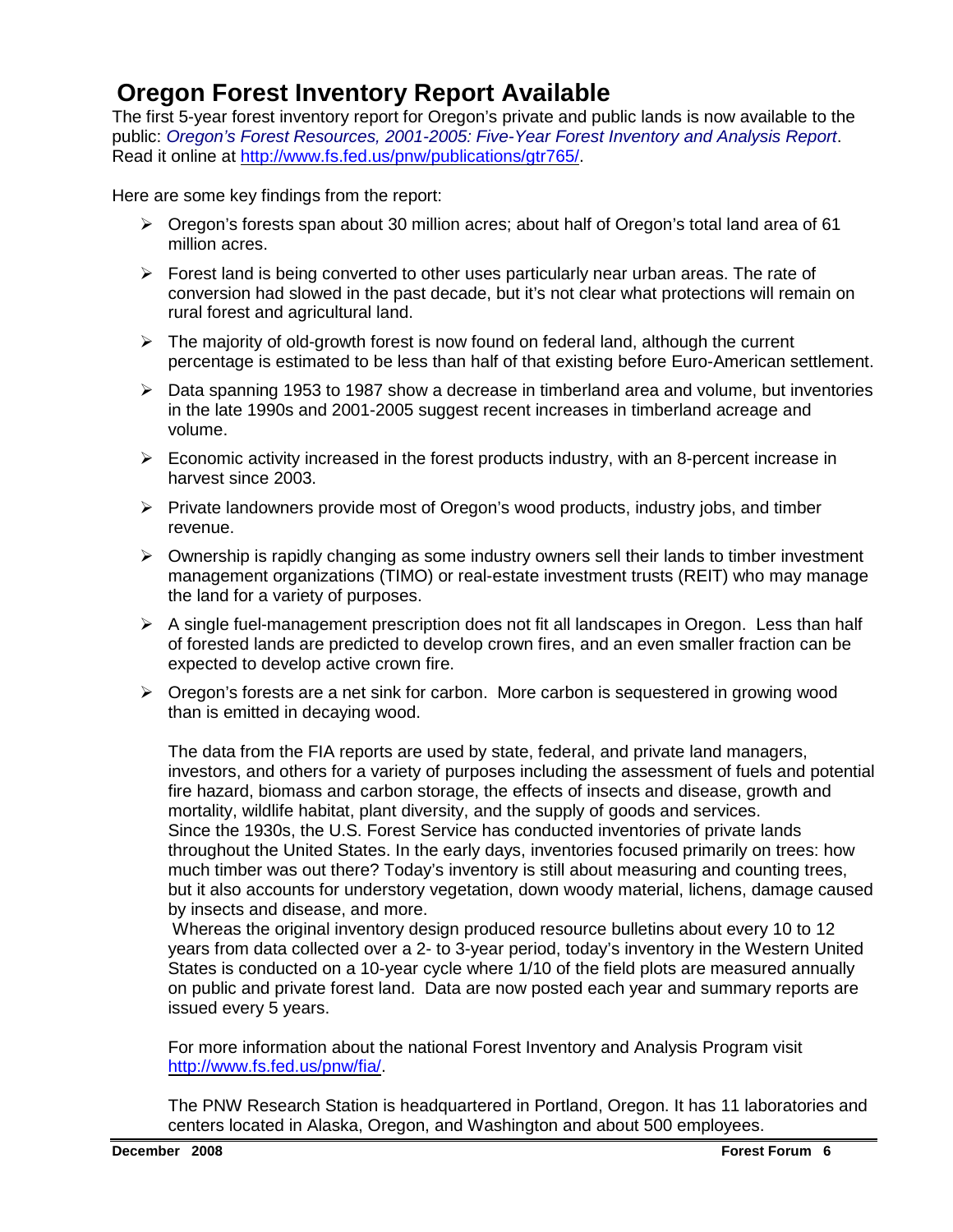### **Tree Talk by Bonnie Shumaker**

December in the woods conjures up a medley of delights. Christmas first comes to mind with the celebration of Christ's birth. The forest is perhaps God's most elegant cathedral, especially after a snowfall. Many children's books set the scene in a snowy wood. "Stranger in the Woods" and "Owl Moon" come first to mind with their dreamlike pictures and prose. Frosted cobwebs decorate our trees as we take our daily walk and animal tracks draw our eyes and the nose of our dog as she romps off trail to follow scent. The quail and grouse are adept at whirring to flight well ahead of her advances. Our first snowfall has yet to come, but like so much tree farm delight, a snowy wood has its practical side as well.

 Bob and I have spent many days at our Vernonia road property clearing brush from about ten under-stocked acres for which 1500 seedlings are on order. Several inches of snow before we plant will pack the grasses and last year's fern fronds down making the finding of planting spots much easier come February. The elevation there is 800 feet, so we're hoping that a couple of cold Pacific storms will dump a load of heavy snow and flatten down the tangle of forbs.

 We're planning an experiment when we plant here. We've purchased bud caps from IFA; the peeland-stick kind. The idea is threefold. First, we hope to discourage the many deer and elk from eating our seedlings. Reportedly, the bud caps can even be used a second year by boosting them up the prior year's leader. Second, we hope to kick off the planting with a fun three generation "ties to the land" planting day and weenie roast with the five grandkids applying the bud caps and helping with the planting. We keep reminding ourselves that we must keep it fun and not expect tremendous output. We can finish the planting on other days when we'll slog through the rest of the seedlings ourselves. I know we won't work the grandkids too hard, because Bob and I are only good for about two hours of this kind of work at a time. This explains why it took us so many days to get the brush cutting done. The third part of the idea behind the bud caps is so we will be able to find the trees two weeks or so later when it is time to spray for grass control around the trees. It's an experiment we've decided is worth a try. I'll report on its level of success later.

 I'd like to share one thing I learned when we were cutting brush. My job was to follow Bob and his brush cutter around and spray the stems he cut with basal spray so they won't re-sprout next spring. After a few days, my backpack sprayer wouldn't hold pressure for more than a few seconds and would only pump up a couple of times. I reported this to our son, Dan who knows about all things mechanical. He said I needed to empty the sprayer and then pump with the nozzle open until only air came out. The problem was that we hadn't been emptying the back pack sprayer each day and in getting ready for the next day had been just "topping off" the sprayer with the herbicide. Apparently this allows liquid to get into the "thingamajig" that pumps air pressure into the sprayer so it can't pressurize well. I'm sure this isn't news to many of you, but it was important for me to learn, so I'm passing it on to those of you who may encounter this problem and not know how to fix it and don't have a mechanical son to help out.

 Bob and I both wish everyone a blessed Christmas and holiday season. With no meeting in December, we'll see those of you who can make it at the January meeting.

### **WCSWA Director Election – Ballot Enclosed**

Two positions will open up this year for the WCSWA Board of Directors. At the November 18<sup>th</sup> Awards Banquet, nominations were sought for the Director and Officer positions. The existing officers (Dallas Boge, president, Jim Brown, Vice-President, and Bob Shumaker, Secretary-Treasurer agreed to run for their positions. For the two Director positions, two candidates were identified: Art Dummer (incumbent), and Bill Triest. Additional nominations were sought from the floor, but none were offered and nominations were closed by vote of those attending.

**A mail-in ballot is enclosed for your use in voting for these positions**. Note that there are spaces for write-in candidates for all positions.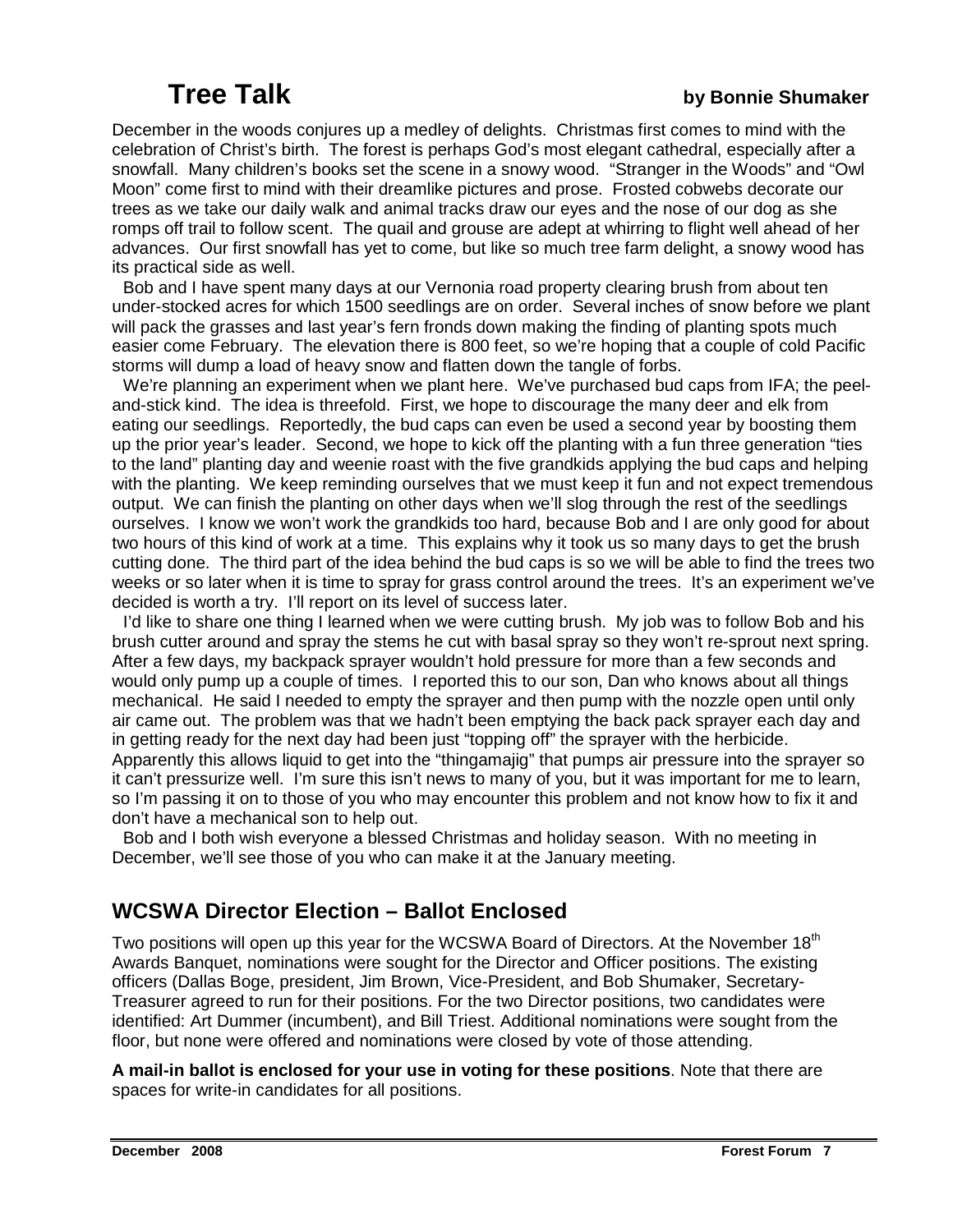### **2008 Farm – Opportunities for Woodland Owners**

The 2008 Farm bill, passed by Congress and signed by the President, offers more opportunity for woodland owners than past farm bills. The programs are not yet funded, so there is some question about when they will be available. Major programs of interest to woodland owners are:

- EQIP Environmental Quality Incentive Program
- Conservation Stewardship Program
- Farmland Protection
- WHIP Wildlife Habitat Incentive Program
- Healthy Forest Reserve
- Community Forestry, Open Space
- **Energy**

- Community Wood Energy
- Forest Biomass
- Biomass Crop Assistance

Details about these programs and other aspects about the Farm Bill can be found at

http://www.ers.usda.gov/FarmBill/2008//Ti tles/TitleVIIIForestry.htm

#### **WCSWA Native Plant Sale – Get It On Your Calendar!**

The 2009 WCSWA Native Plant Sale is scheduled for March  $14<sup>th</sup>$ , 2009. Possibly new this time – an online pre-order option.







Mike Heath, Stimson Lumber Company, with his Tall Timber award. Story on page 1



Richard and Anne Hanschu with their Tall Timber Award. Story on page 1.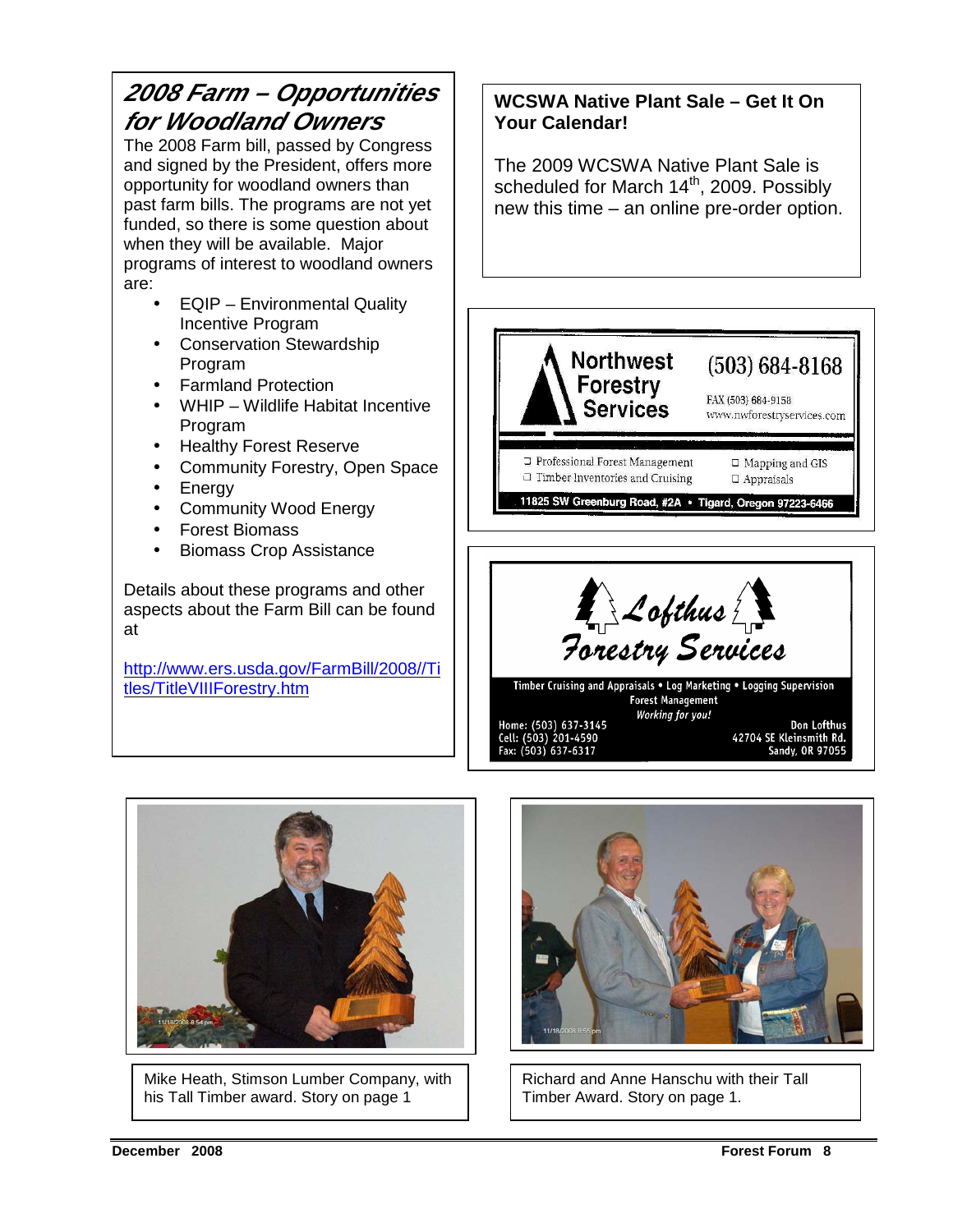

#### **Seven Concepts of Sustainable Forestry:**

- 1. Sustained Yield grow more than you harvest
- 2. Timber harvests are unattractive and unappreciated Modify to retain public support
- 3. The U.S. consumes a lot of wood decreasing per capita use is good
- 4. The U.S. is a net wood importer we have a large "footprint"
- 5. Importing wood exports consequences "out of sight, out of mind"
- 6. Wood is better than most substitutes wood the original "green" building material
- 7. There is a finite area from which wood must come as they say, "Land they aren't making any more of it"

Stephen Shifley, Northern Research Station, U.S. Forest Service

### **Chainsaws and E-10**

 Oregon filling stations now sell gasoline with 10% ethanol – "E-10." What affect does that fuel blend have on two-stroke engines such as on chainsaws? Two Roseburg service representatives offered to consult with operators:

- Myrl Davis, at Hobi Equipment, 1810 NE Stephens, Roseburg, said preliminary observations suggest E-10 is acceptable in Stihl chainsaws. The key, he said, is to use fresh fuel and lubricating oil reformulated by Stihl for gasoline-with-ethanol. He recommended not leaving gasoline in the carburetor for weeks; in his repair shop he sees a lot of build up in fuel systems. He advised not to add other substances to the gasoline because it may reduce energy output.
- For Husqvarna chainsaws, Steffan Ihrcke, Diamond Power Equipment, 7445 Old Hwy 99 N., Roseburg, has found the alcohol itself has not proved a real problem. The problem, he said is that alcohol absorbs moisture in this climate and that additives used in four-stroke engines are not adapted for two-stroke engines. He recommended buying gasoline from a major dealer and only the volume an operator uses in a month. He described a test for water in gasoline: Pour gasoline in a clean glass jar; let it set for a few minutes; watch for signs of water in the gasoline.

(Article from the Douglas County Woodlander, October, 2008 – Thanks, Douglas County!)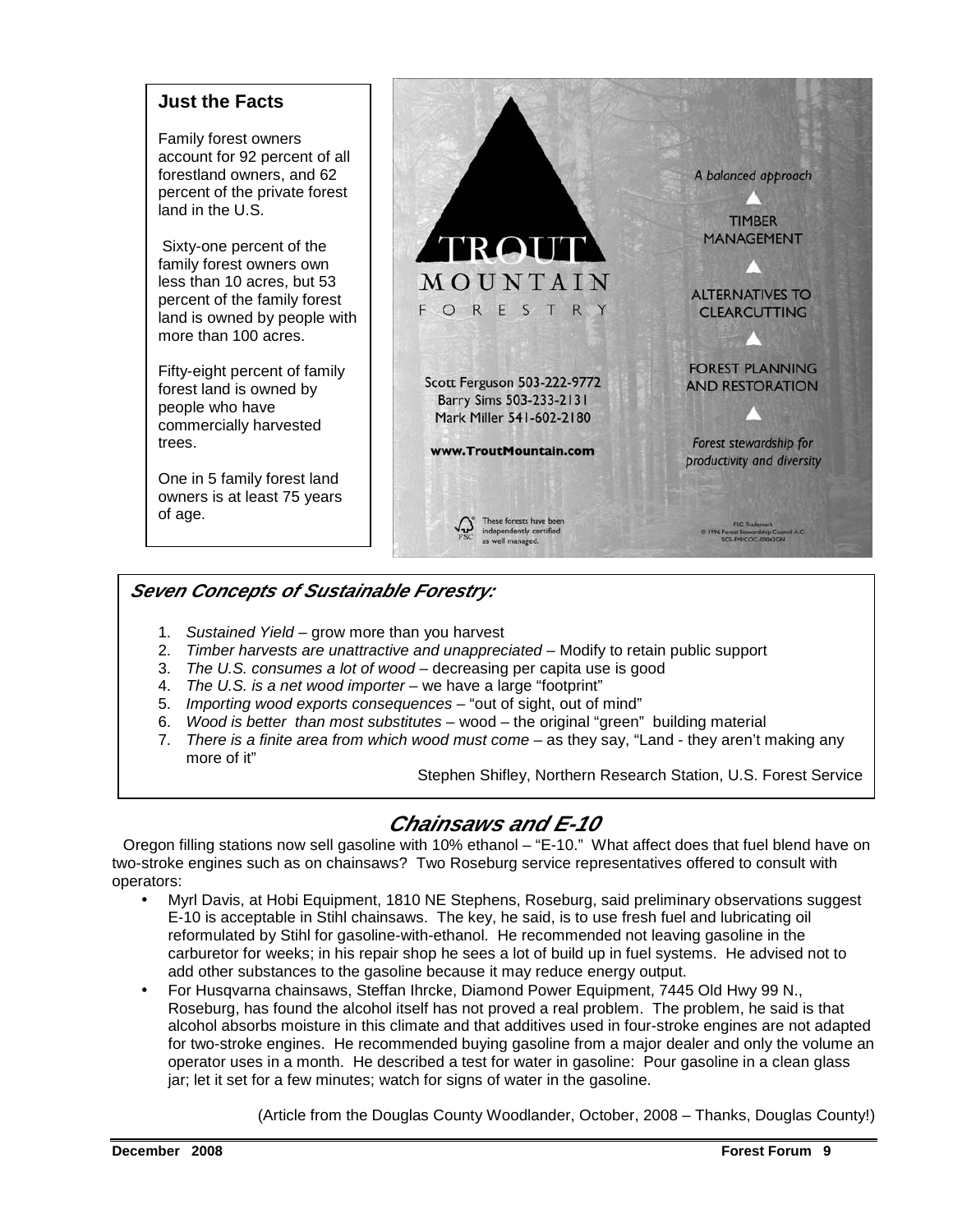### For All Your Forest Management Needs, Let MAP's Experience Work for You

MAP. Inc. specializes in forest management for private woodland owners. Our goal is to create a partnership with our clients and manage their timberland together.

REFORESTATION . LOGGING . MARKETING . STEWARDSHIP MANAGEMENT PLANS



TIMBER APPRAISAL & CRUISING · FOREST MANAGEMENT · CERTIFIED FORESTERS



19170 S. Molalla Ave. Oregon City, OR 97045 Email: map@web-ster.com FAX (503) 655-6578

### 503-655-5524

Conservation is a state of harmony between man and the land **Aldo Leopold**

#### **Russian Log Export Taxes Rise Up to 80% For Some Species!**

As a move to force more lumber, plywood, and pulp manufacturing to stay in Russia, the country plans to increase their export tax on logs on January 1<sup>st</sup>. Softwood log tax will increase from 20% to 80%, poplar logs from 10% to 80%, and hardwood logs from 20% to 40%.

The high tax will likely cause sharp reductions in log exports, and will have both short and long term effects on the world forest products markets. China and Finland will feel the effects first, but ripple effects will circle the globe. One possible effect is an increase of log exports from North America to Asia. Another possible effect is that these countries will opt to purchase lumber rather than logs from North America.

A key question: How will log markets in the Pacific Northwest be affected?

#### **Six Trends Driving Sustainable Development:**

- 1. Global market forces
- 2. Changes in financial models for corporations and government
- 3. Innovation in core industries
- 4. Globalization; international institutions
- 5. Evolution, not revolution; incremental change
- 6. Communication and the influence of global media in changing policy and behavior PricewaterhouseCoopers

# SILVASEED COMPANY

Site Selected Seed Sales For

Alaska • Washington • Oregon • No. California • W. Idaho

CUSTOM CONE COLLECTION & SEED PROCESSING Complete Progeny and Seed Orchard Processing Services Preferred Sources of Christmas Tree Seeds and Seedlings

### **CUSTOM SEEDLING STOCK**

Container Grown (plugs) and Transplant Service (plug + 1)

David Gerdes inquiries@silvaseed.com

Mike Gerdes

FORESTERS

LVASEED COMPAN P.O. Box 118 • Roy, WA 98580 • (253) 843-2246

"Serving Many of the Reforestation Needs of the World From This Location Since 1889"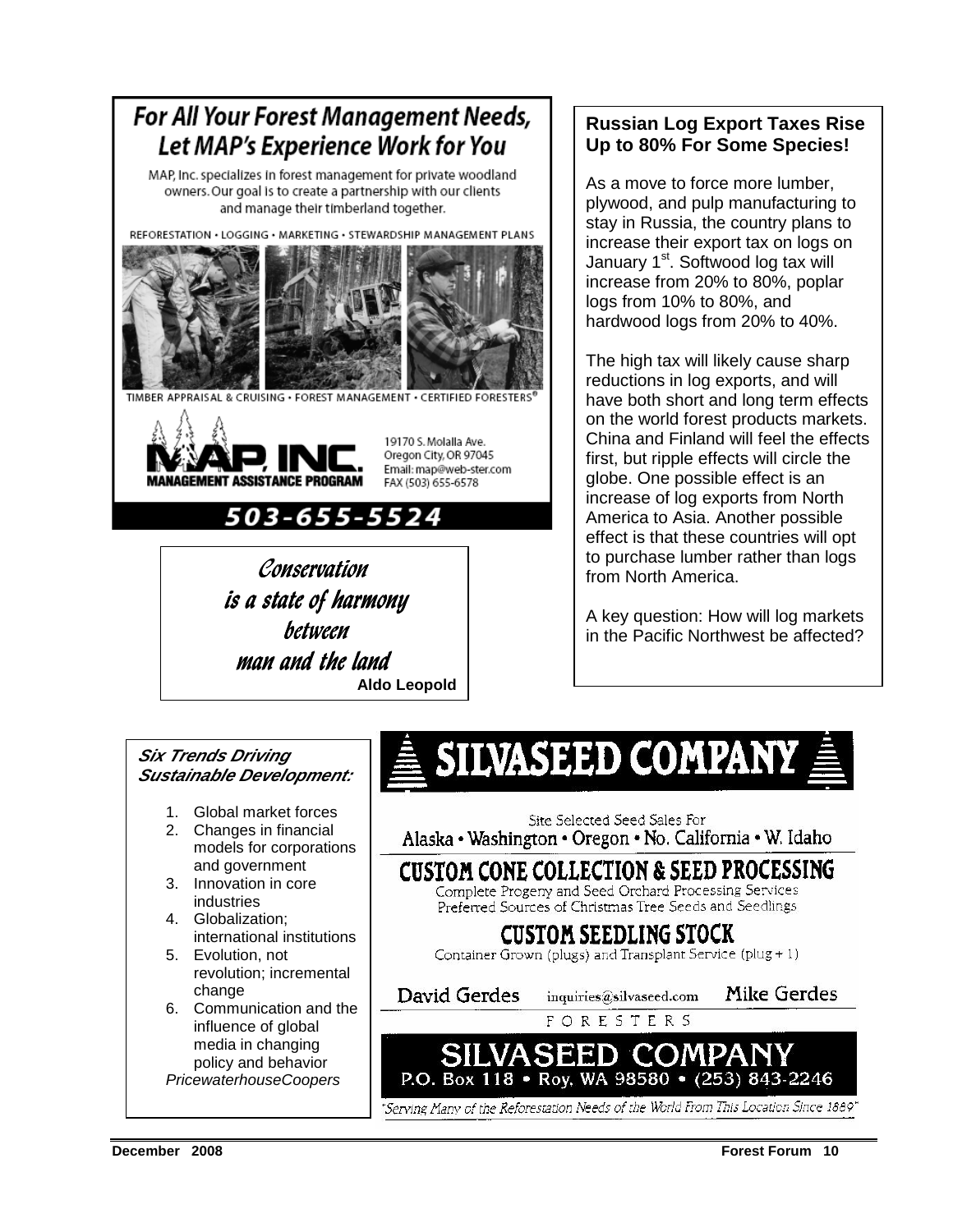#### **December 2008 Forest Forum 11**

### **OSU Extension Selects New Forester**

The Oregon State University Extension Service has selected a new Extension Forester for Washington and Columbia Counties, replacing Chal Landgren. Amy Grotta has just accepted the position of Extension Agent and Assistant Professor (tenure track). Amy will begin her position on July 1, 2009, and will work out of the Columbia County office in St. Helens. Amy has a B.S. degree from the University of California-Berkeley and an M.S. in Forest Science from OSU. She has worked as the King County Extension Agent for Forestry & Natural Resources for the past five years, with Washington State University Extension. Amy also was an Agroforestry Peace Corps volunteer in Paraguay and a former high school Spanish teacher.

 In her work as Extension Forester in King County, Washington, Amy developed tools to help small woodland owners to improve their economies of scale by working together, and prepared and delivered programs to help the general public understand and appreciate the benefits of active forest management and the role of working forests.

To help woodland owners keep up on Extension programs and information about forest management, Amy also developed a listserve to send out weekly e-mails. The result was more engaged landowners, and two-way communication with landowners.

Amy has also been active in youth education, and in developing partnerships with local government, non-profits, and other entities.

Washington County Small Woodlands Association looks forward to working with Amy next year!

### **American Tree Farm System Reviewing Tree Farm Certification Standards**

Editors Note: Since receiving recognition by the Program for Endorsement of Forest Certification (PEFC), an international certification auditing and accrediting system, the Tree Farm System has begun reviewing their standards for receiving tree farm certification. Currently there are 24 million acres of certified tree farms, owned by over 90,000 tree farmers.

The American Forest Foundation needs to hear from you! AFF is now accepting comments on its 2004-2009 Standards of Sustainability for Forest Certification on Private Lands until Tuesday, December 30, 2008, 5:00PM Eastern Standard Time. The AFF Standards are the basis for the American Tree Farm System ® (ATFS) program and are currently being reviewed by an independent panel.

During this review process, it is extremely important that we gather comments from family forest landowners, Tree Farmers, volunteer inspectors, natural resource and forestry professionals, PLT® educators, and our other partners.

#### **The pre-revision public comment period will be open until December 30, 2008 at 5:00 PM Eastern Standard Time**.

To submit comments on the current AFF Standards, please visit www.forestfoundation.org>Standards or email Victoria Lockhart @ vlockhart@forestfoundation.org for more information.